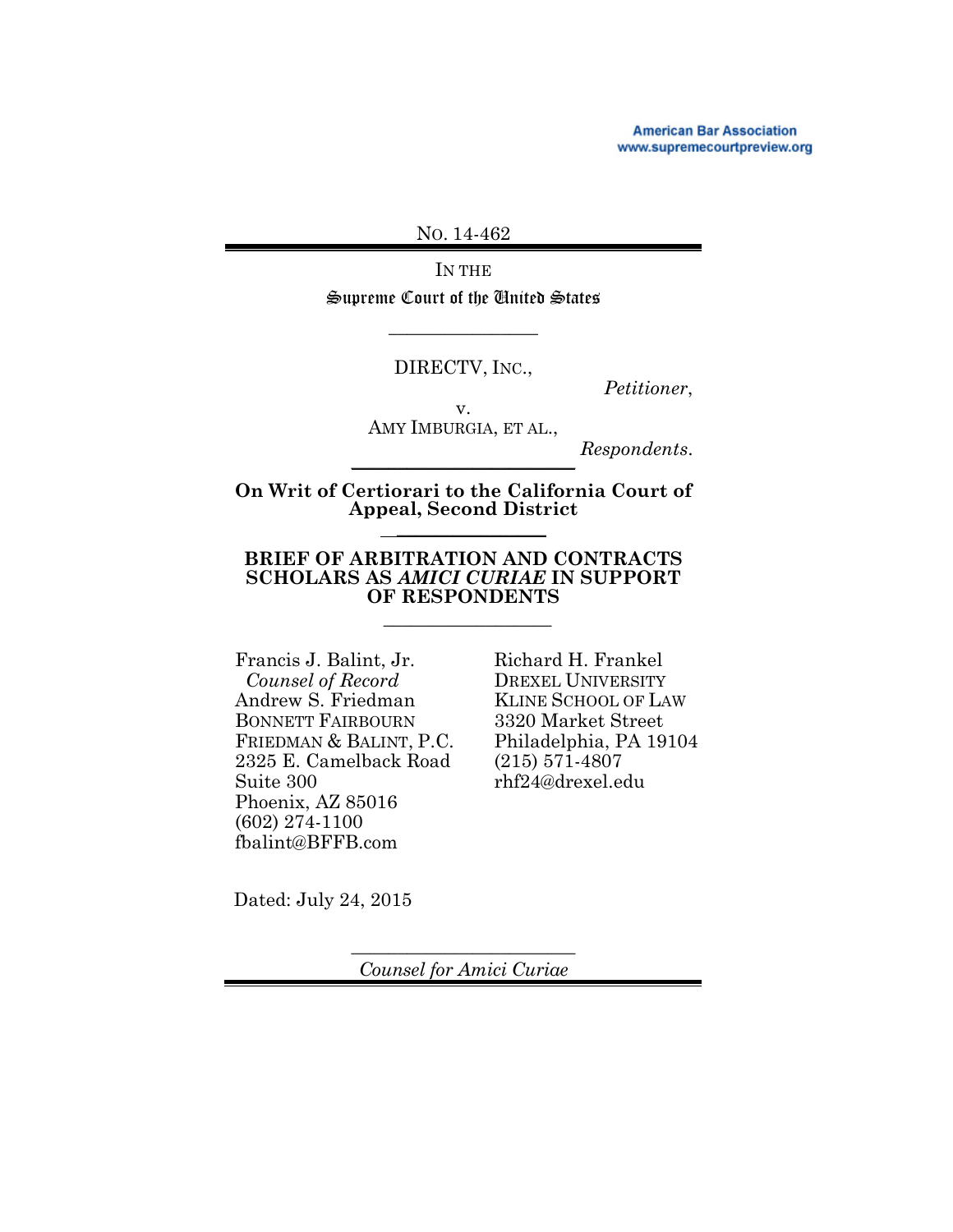## **TABLE OF CONTENTS**

| I. Under the FAA, the Question of Whether the<br>Parties Formed an Agreement to Arbitrate<br>This Dispute Is a Question of State Law 4 |
|----------------------------------------------------------------------------------------------------------------------------------------|
| II. This Court Has Previously Rejected Efforts to<br>Replace State Contract Law With Federal<br>Common Law Simply Because the Dispute  |
|                                                                                                                                        |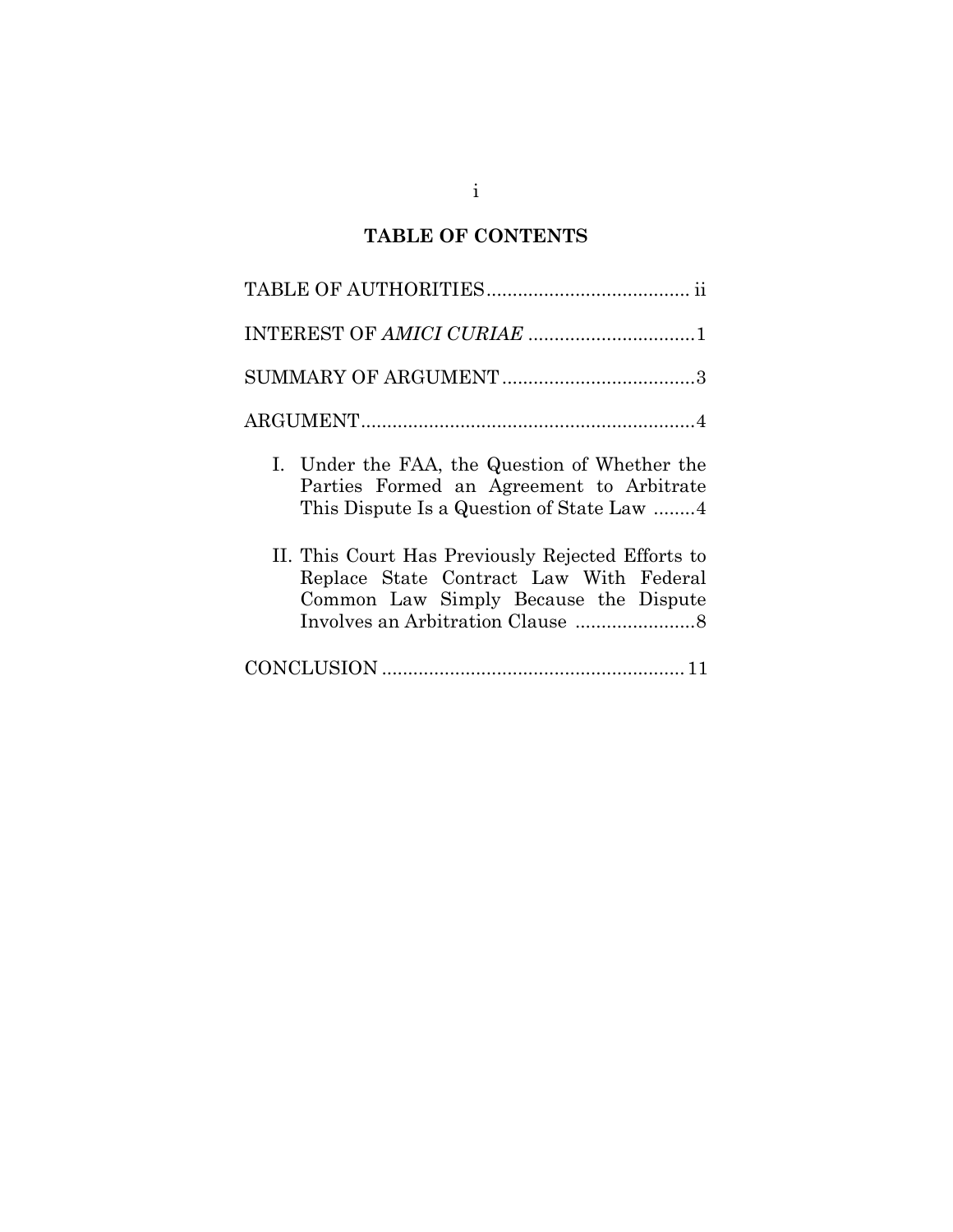# **TABLE OF AUTHORITIES**

# **Page(s)**

### CASES

| Allianz Global Risk U.S. Ins. Co. v. Gen.<br>Elec. Co.,       |
|---------------------------------------------------------------|
| Arthur Anderson LLP v. Carlisle,                              |
| AT&T Technologies, Inc. v. Communications<br>Workers,         |
| Crawford Prof'l Drugs, Inc. v. CVS<br>Caremark Corp.,         |
| First Options of Chicago v. Kaplan,                           |
| Gilmer v. Interstate/Johnson Lane Corp.,                      |
| Granite Rock Co. v. Int'l Bhd. of Teamsters,                  |
| Int'l Paper Co. v. Schwabedissen Maschinen<br>& Anlagen GMBH, |
| Mundi v. Union Sec. Life Ins. Co.,                            |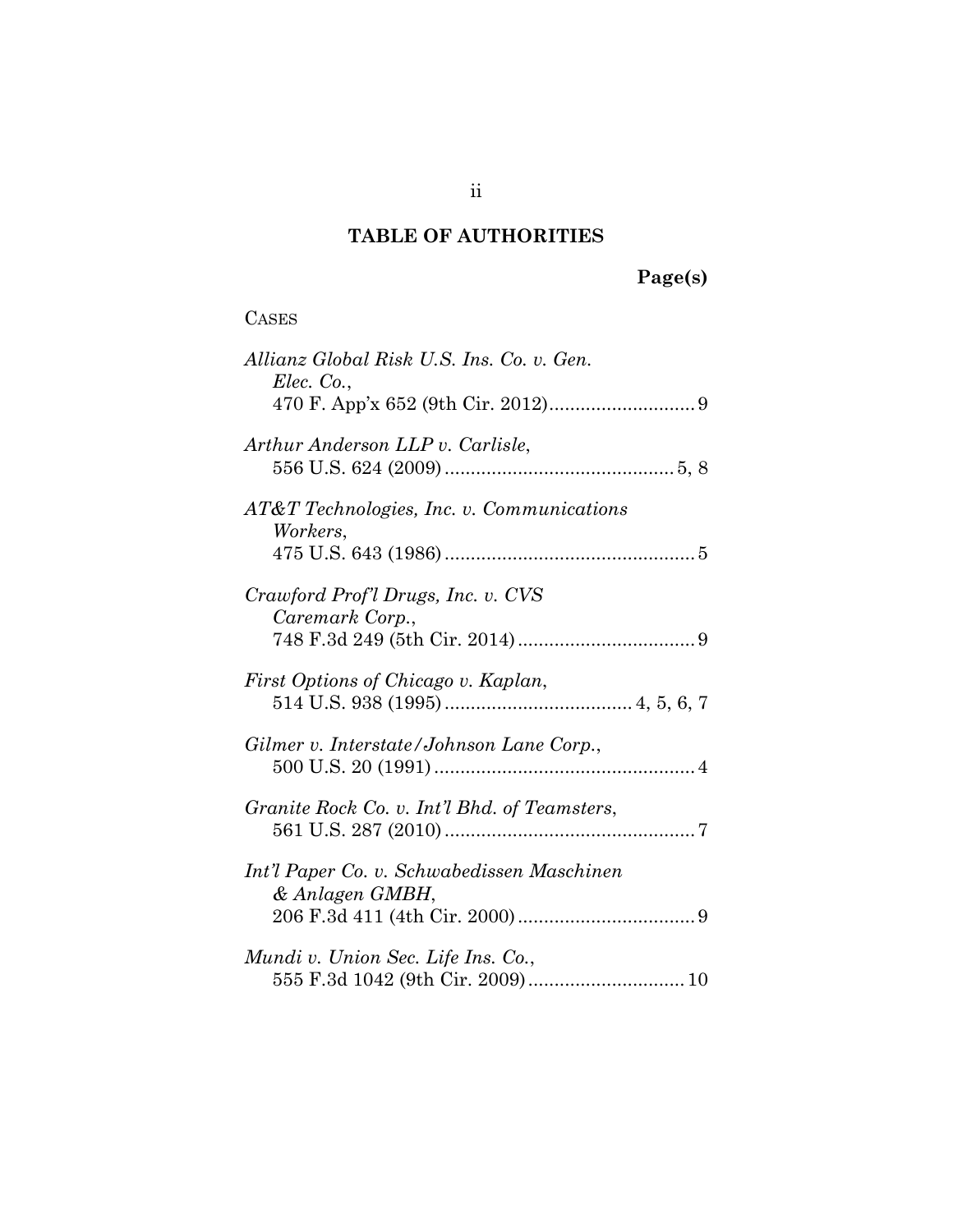| Lawson v. Life of the South Ins. Co.                                         |  |
|------------------------------------------------------------------------------|--|
| Volt Info. Sciences, Inc. v. Board of Trs. of<br>Leland Stanford, Jr. Univ., |  |
|                                                                              |  |
| Wash. Mut. Fin. Group, L.L.C. v. Bailey,                                     |  |
| $\sim$ $\sim$ $\sim$                                                         |  |

### **Statutes**

Federal Arbitration Act, 9 U.S.C. § 1, *et seq.* ............[.3](#page-6-0)

# iii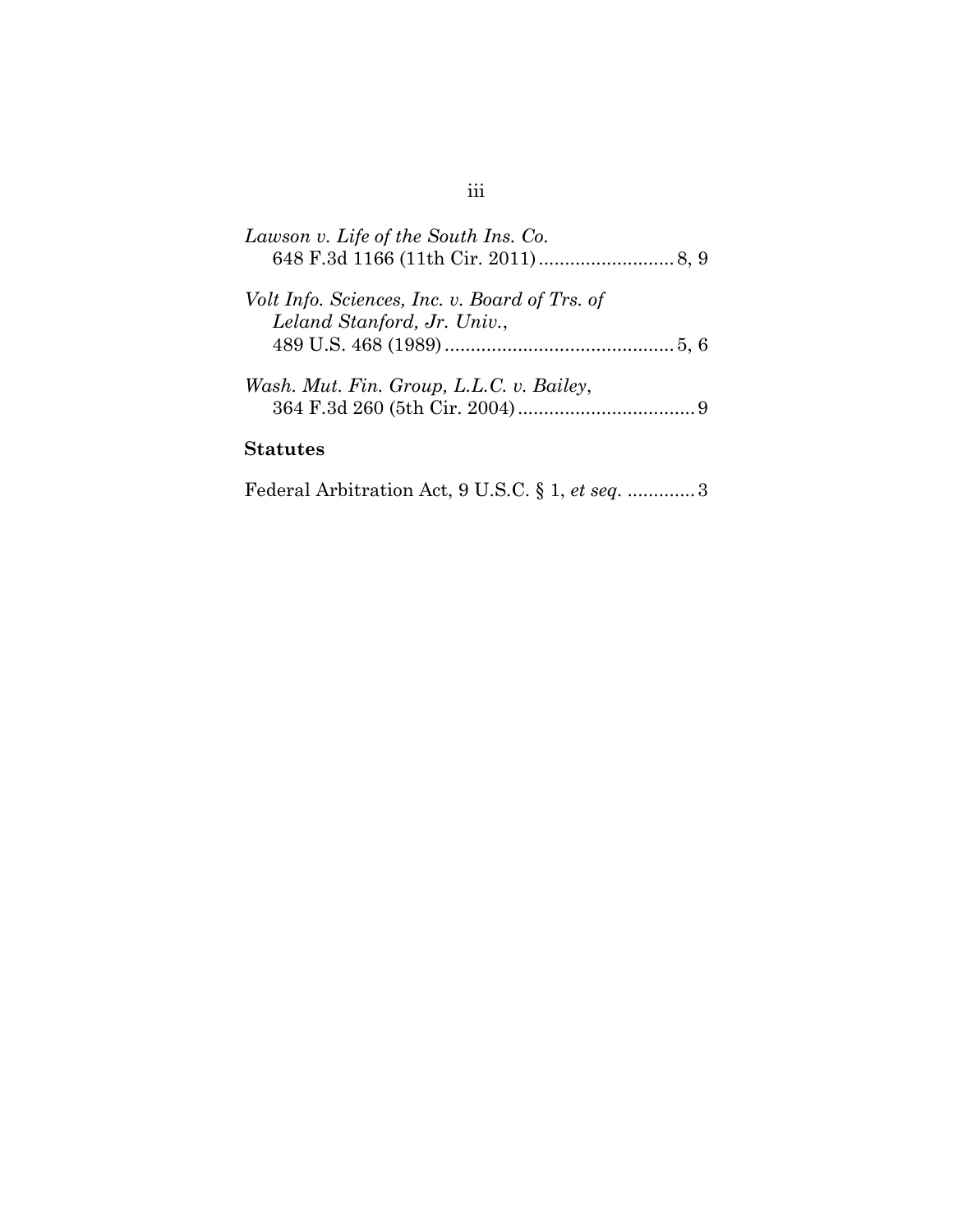#### **INTEREST OF** *AMICI CURIAE*[1](#page-4-0)

This case involves a question of substantial importance to the field of arbitration. *Amici* are arbitration and contracts scholars. They file this brief to give the Court the benefit of their many years of scholarly study. In *amici*'s view, both the Federal Arbitration Act and principles of federalism preserve an important role for state courts in applying their own state's contract law to arbitration clauses, just as they do with any other contract. Petitioner's position, if accepted, would result in a federal common law of contracts and would upend this Court's repeated pronouncements that state contract law, rather than federal law, determines whether the parties have entered into a valid agreement to arbitrate. *Amici* include:

**Richard Alderman** is Professor Emeritus and Director of the Center for Consumer Law at the University of Houston Law Center. Formerly, he was the Dwight Olds Chair in Law, Associate Dean and Interim Dean at the Law Center. Professor Alderman has published and spoken frequently on matters relating to arbitration and alternative dispute resolution, has testified before Congress regarding the Arbitration Fairness Act, and has served as an

-

<span id="page-4-0"></span><sup>1</sup> Pursuant to Rule 37.6, *amici* affirm that no counsel for a party authored this brief in whole or in part and that no person other than *amici*, their members, or their counsel have made any monetary contributions intended to fund the preparation or submission of this brief. Letters reflecting the parties' blanket consent to the filing of *amicus* briefs have been filed with the Clerk's office.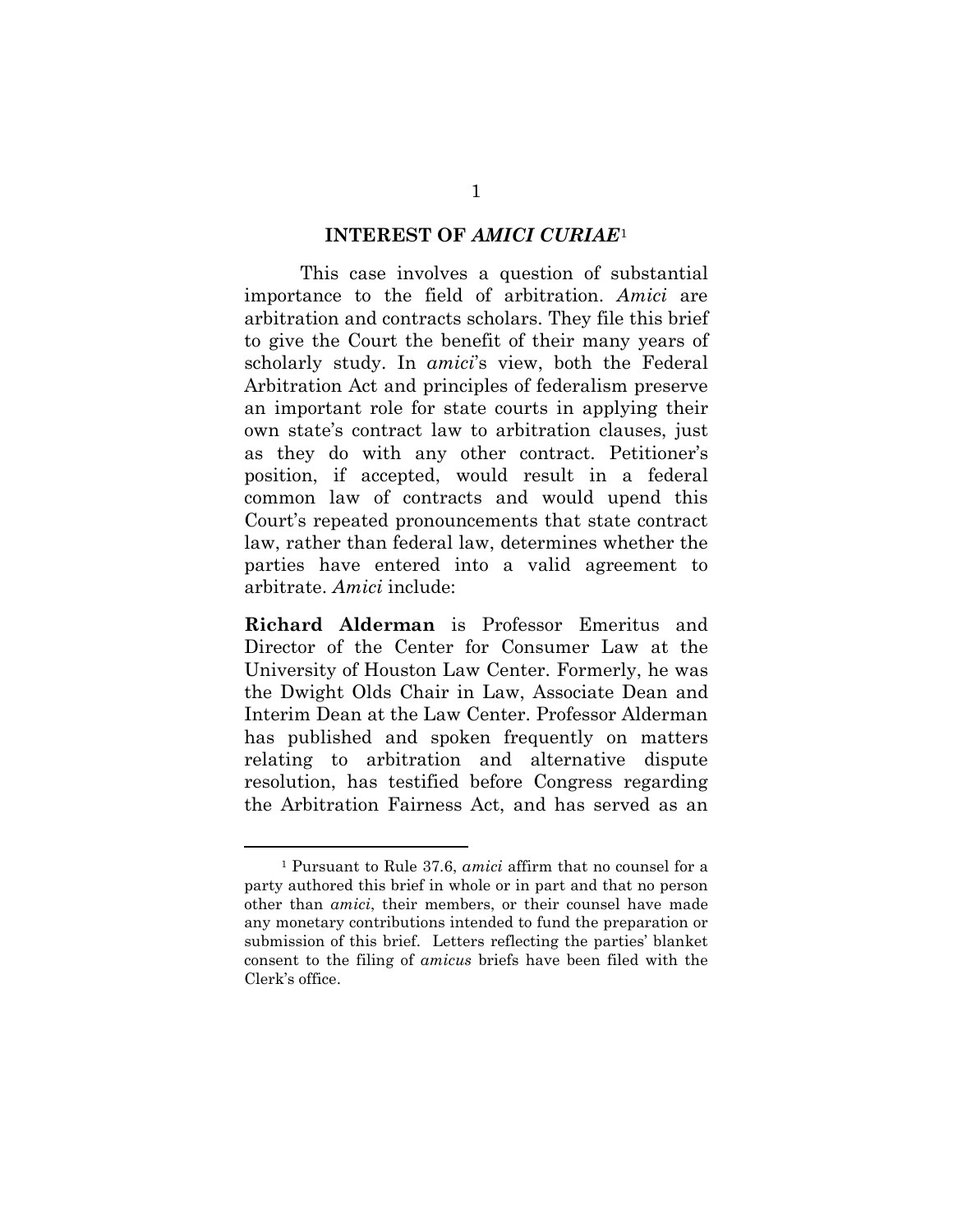arbitrator and has often testified in arbitration proceedings.

**Lisa Blomgren Amsler** is the Keller-Runden Professor of Public Service at Indiana University, where her research focuses on dispute resolution systems. As a former arbitrator, she has handled labor, employment, and sports disputes for the American Arbitration Association and the Federal Mediation and Conciliation Service. She served as a Council Member of the American Bar Association's Section of Dispute Resolution, and as Co-Chair of its Consumer Arbitration Study Group.

**Carol Chomsky** is Professor of Law at the University of Minnesota Law School, where she has been on the faculty since 1985 and served as Associate Dean for Academic Affairs in 2012- 2015. She is the co-author of the casebook *Contracts: A Contemporary Approach* (2d ed. 2013), and the casebook *Learning Sales*. Her scholarship addresses topics in history, contracts law, and pedagogy.

**Karen Halverson Cross** is Professor of Law at the John Marshall Law School in Chicago. She has written several articles on the law of arbitration, including *Letting the Arbitrator Decide Unconscionability Challenges*, 26 Ohio St. J. on Disp. Res. 1 (2011).

**Mark C. Rahdert** is a Professor of Law at the Temple University Beasley School of Law. Professor Rahdert specializes in the areas of federal courts and constitutional law.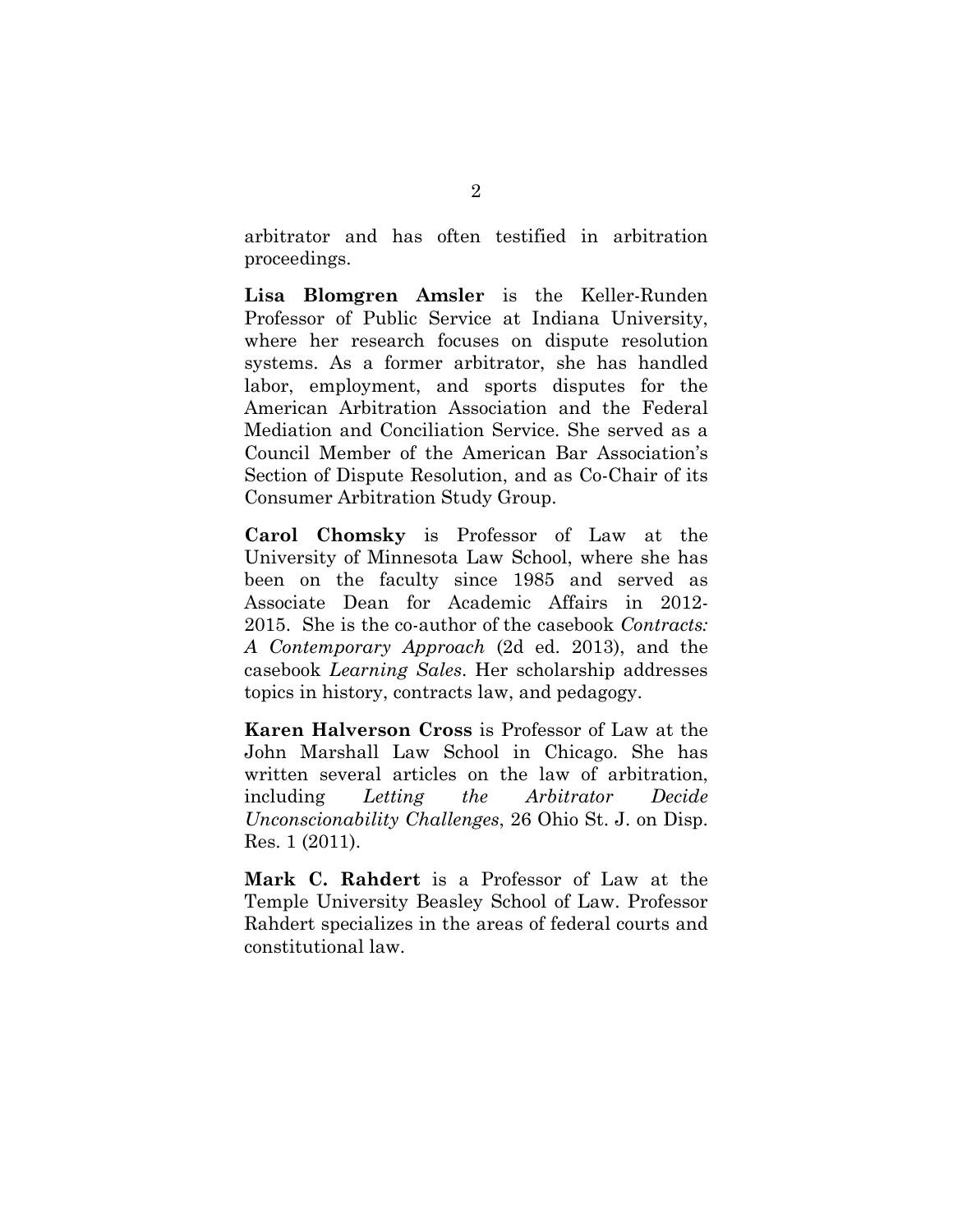### **SUMMARY OF ARGUMENT**

This case concerns a state court's interpretation of a contract provision under state law. This is a classic role for state courts to play and something that state courts do all the time. Contract disputes ordinarily present questions of state law that are resolved by state courts applying that law.

<span id="page-6-0"></span>Nothing about that paradigm changes simply because a state court is deciding whether the parties formed an agreement to arbitrate rather than deciding any other contractual question. The California Court of Appeal's actions below were perfectly consistent with the Federal Arbitration Act (FAA), 9 U.S.C. § 1, *et seq.*, which enshrines state contract law as the governing law for determining whether the parties to a contract have agreed to arbitrate a particular dispute.

 Petitioner seeks to upend these principles by arguing that the California Court of Appeal's application of California law to a California contract somehow violates the FAA because the court, in applying those settled state-law principles, determined that the parties did not enter an agreement to arbitrate. That is incorrect because the FAA incorporates, rather than overrides, state contract law. This Court has previously stopped lower courts and litigants from federalizing questions of state contract law simply because they arise in the context of an arbitration clause, and has reaffirmed the importance of state contract law. Just as in any other contract dispute, state law governs, and this Court should apply state law here.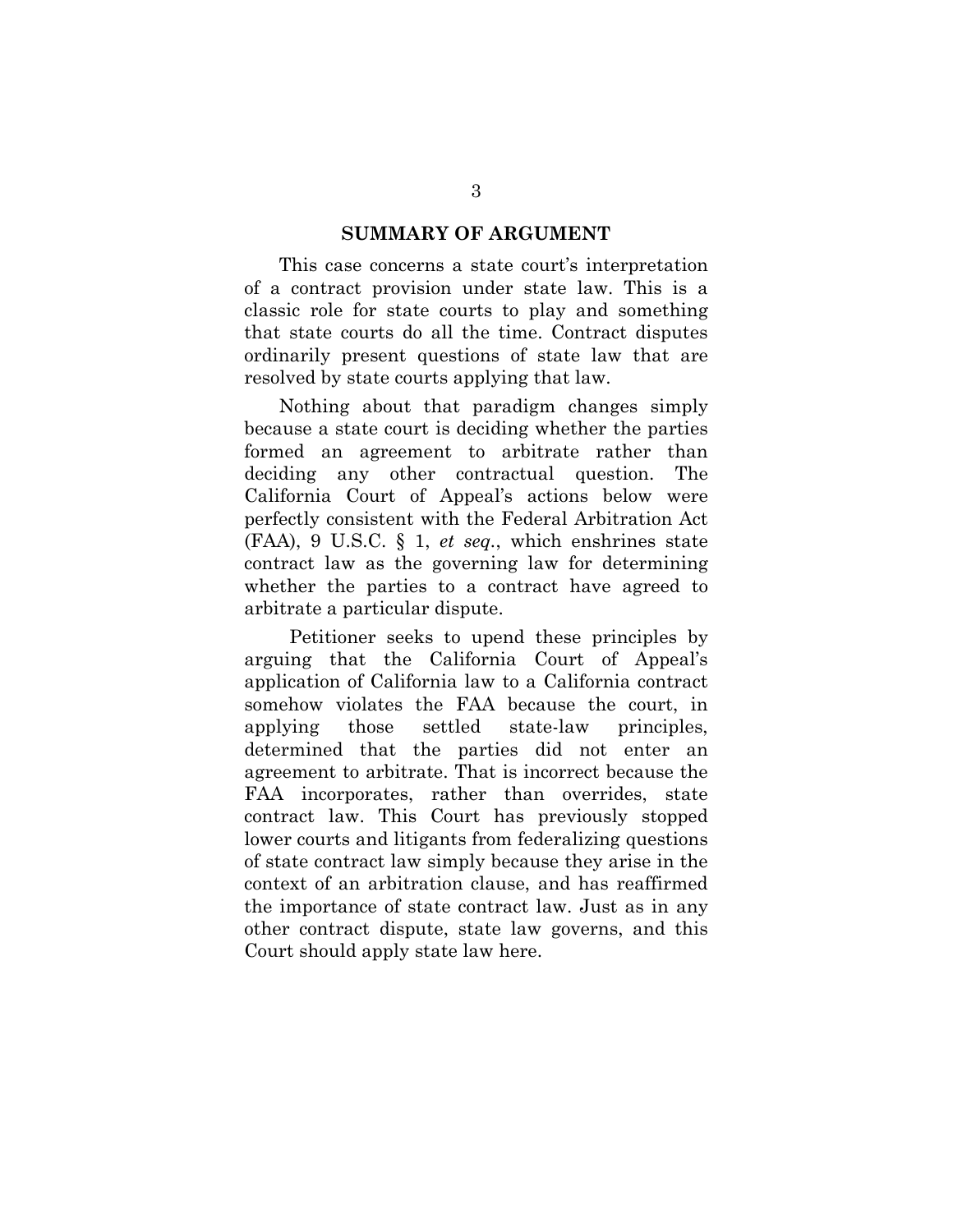#### **ARGUMENT**

### **I. Under the FAA, the Question of Whether the Parties Formed an Agreement to Arbitrate this Dispute Is a Question of State Law.**

Just as with any other contractual term, state law governs the meaning of an arbitration clause within a contract. This derives from the Act's purpose to treat contracts for arbitration just like any other contract. The Act was adopted "to reverse the longstanding judicial hostility to arbitration agreements that had existed at English common law and had been adopted by American courts, and to place arbitration agreements upon the same footing as other contracts." *Gilmer v. Interstate/Johnson Lane Corp.*, 500 U.S. 20, 24 (1991).

Accordingly, just like any other contract, the question of whether the parties have entered into a valid agreement to arbitrate is governed by state law. More than twenty years ago, this Court enshrined this uncontroversial principle in *First Options of Chicago, Inc. v. Kaplan*, stating: "When deciding whether the parties agreed to arbitrate a certain matter (including arbitrability), courts generally (though with a qualification we discuss below) should apply ordinary state-law principles that govern the formation of contracts."[2](#page-7-0) 514 U.S. 938, 944 (1995).

-

<span id="page-7-0"></span><sup>2</sup> The one "qualification" this Court identified is that "[c]ourts should not assume that the parties agreed to arbitrate arbitrability unless there is 'clea[r] and unmistakabl[e]' evidence that they did so." *Kaplan*, 514 U.S. at 944 (quoting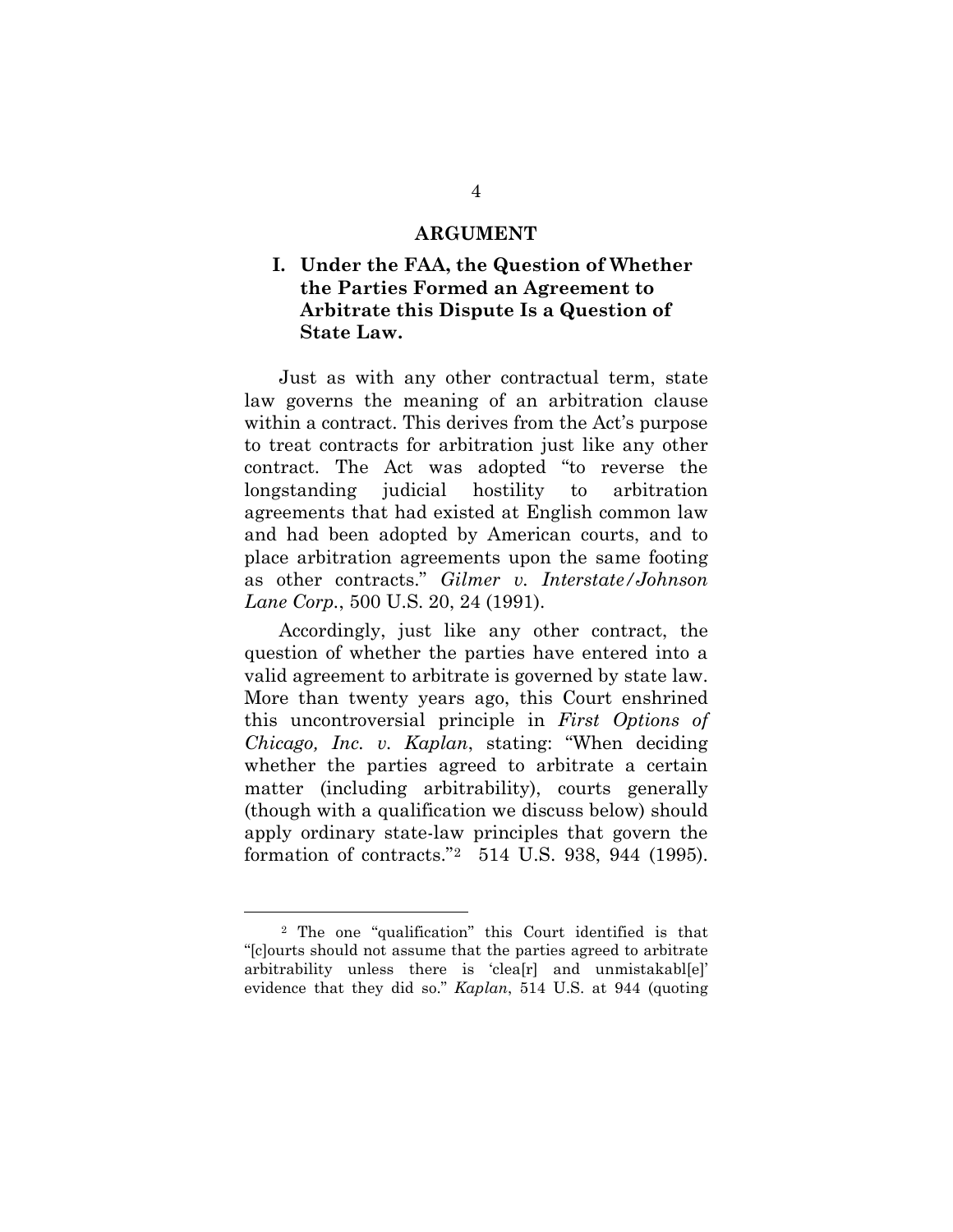The Court emphasized that a dispute over arbitration is nothing more than a specific type of contract dispute. It explained that "arbitration is simply a matter of contract between parties; it is a way to resolve disputes—but only those disputes—that the parties have agreed to submit to arbitration." *Id.*  More recently, this Court again emphasized that the FAA "does not alter background principles of state contract law" as they apply to arbitration clauses. *Arthur Anderson LLP v. Carlisle*, 556 U.S. 624, 630 (2009).

Thus, while Petitioner and its *amici* vigorously repeat their mantra that the FAA requires courts to "enforce the parties' arbitration agreement according to its terms," *e.g.* Pet'r Br. 11, that is beside the point. Even assuming that statement is true, what those terms mean, and whether they evidence an agreement to arbitrate in the first place, is a matter of state law. Indeed, in *Volt*, this Court refused to second guess the California Court of Appeal's determination as a matter of state contract law that an arbitration provision's choice of law clause incorporated California's arbitration rules that would otherwise be displaced by the FAA. *Volt Info. Sciences, Inc. v. Board of Trs. of Leland Stanford, Jr. Univ.*, 489 U.S. 468, 476-79 (1989) (applying the state-court of appeal's interpretation of the choice of law provision and holding that the state-court's interpretation was not preempted).

 $\overline{a}$ 

*AT&T Technologies, Inc. v. Communications Workers*, 475 U.S. 643, 649 (1986)).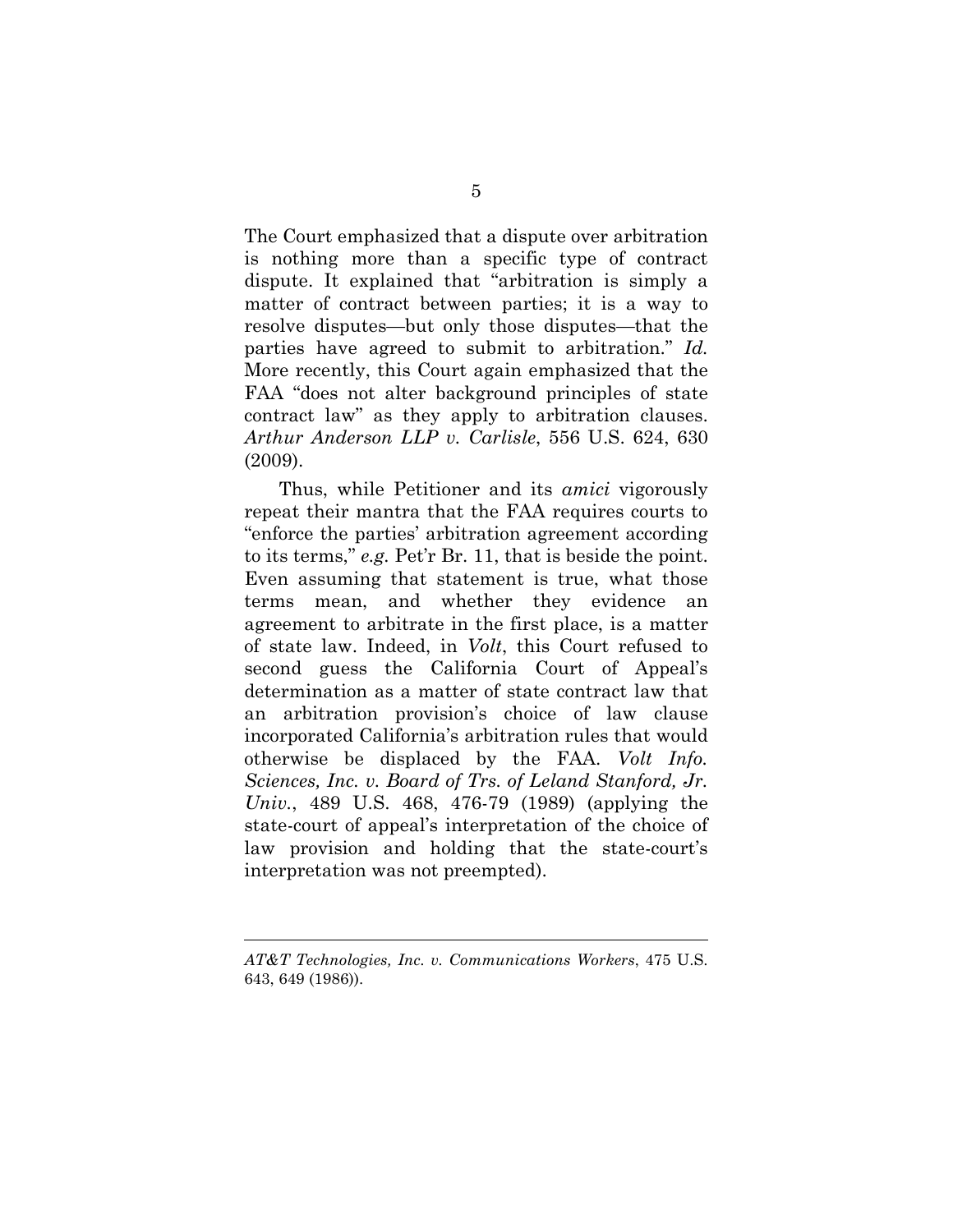Here, Petitioner may not like the California Court of Appeal's application of its own state law, but that in and of itself does not violate the FAA. Enforcing an arbitration agreement according to its terms is not a mandate for federal courts to override any state-court interpretation of state contract law that does not result in an order compelling arbitration.

<span id="page-9-0"></span>Any other reading of the FAA turns arbitration from a consensual process into a coerced one. "Arbitration under the Act is a matter of consent, not coercion, and parties are generally free to structure their arbitration agreements as they see fit." *Volt*, 489 U.S. at 479. Yet, Petitioner's argument that this Court must compel arbitration as a matter of federal law even where a state court determines as a matter of its own state's law that the parties never formed an arbitration agreement would force parties into arbitration when they never agreed to it. This would undermine the FAA's goal of sending to arbitration "only those disputes" that the parties agreed to arbitrate. *Kaplan*, 514 U.S. at 944.

That state contract law determines whether the parties' dispute must be sent to arbitration is especially evident given that the issue here is whether a valid arbitration agreement was formed in the first place. As Respondents have detailed, the customer service agreement provides for arbitration only where the "law of your state" would permit arbitration. Resp. Br. 40-43. In other words, while there is no dispute that the contract contains an arbitration *clause* that sets the conditions under which the parties will have been deemed to have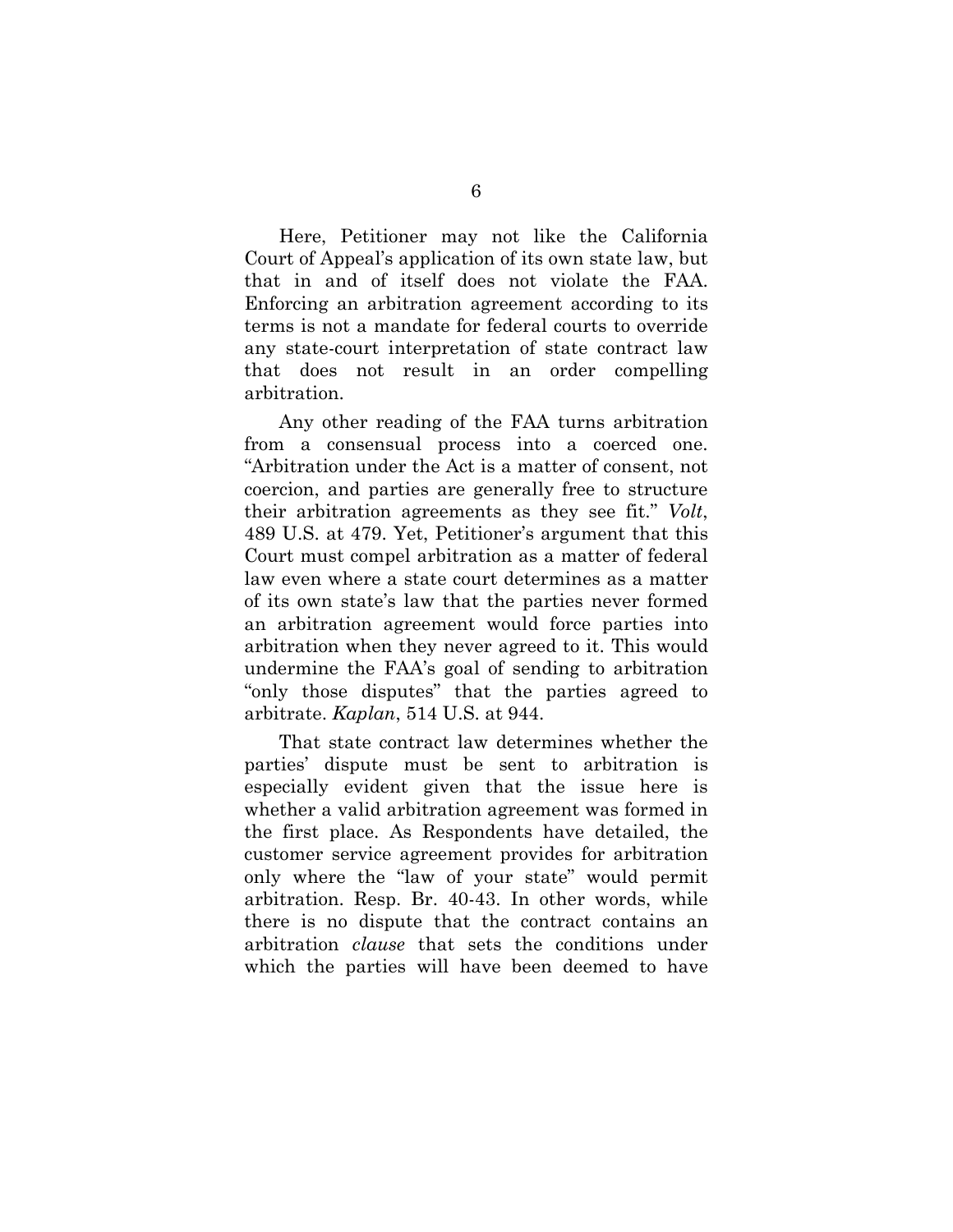entered an agreement to arbitrate, there is no *agreement* to arbitrate because the pre-requisite to such an agreement—that it would be allowed by "the law of your state"—is absent. *Id.*

<span id="page-10-0"></span>As already explained, *Kaplan* establishes that formation questions are resolved according to "ordinary state law principles that govern the formation of contracts" generally. 514 U.S. at 944. Petitioner tries to circumvent this principle by arguing that this dispute implicates the federal policy favoring arbitration. Pet'r. Br. 12-13. But the federal policy favoring arbitration does not apply to the antecedent question of whether the parties entered an agreement to arbitrate in the first place. Thus, this Court recently declined to apply any federal policy regarding arbitration to the question of when a collective bargaining agreement "that contains the parties' arbitration clause was ratified and thereby formed." *Granite Rock Co. v. Int'l Bhd. of Teamsters*, 561 U.S. 287, 297 (2010) (footnote omitted). It explained that "we have never held that the policy overrides the principle that a court may submit to arbitration 'only those disputes . . . that the parties have agreed to submit.'" *Id.* at 302 (quoting *Kaplan*, 514 U.S. at 943). Rather, this Court has only applied the federal policy "where it reflects, and derives its legitimacy from, a judicial conclusion that arbitration of a particular dispute is what the parties intended because their express agreement to arbitrate was validly formed . . . ." *Id.* at 303. Accordingly, the federal policy is inapplicable here, and state law controls.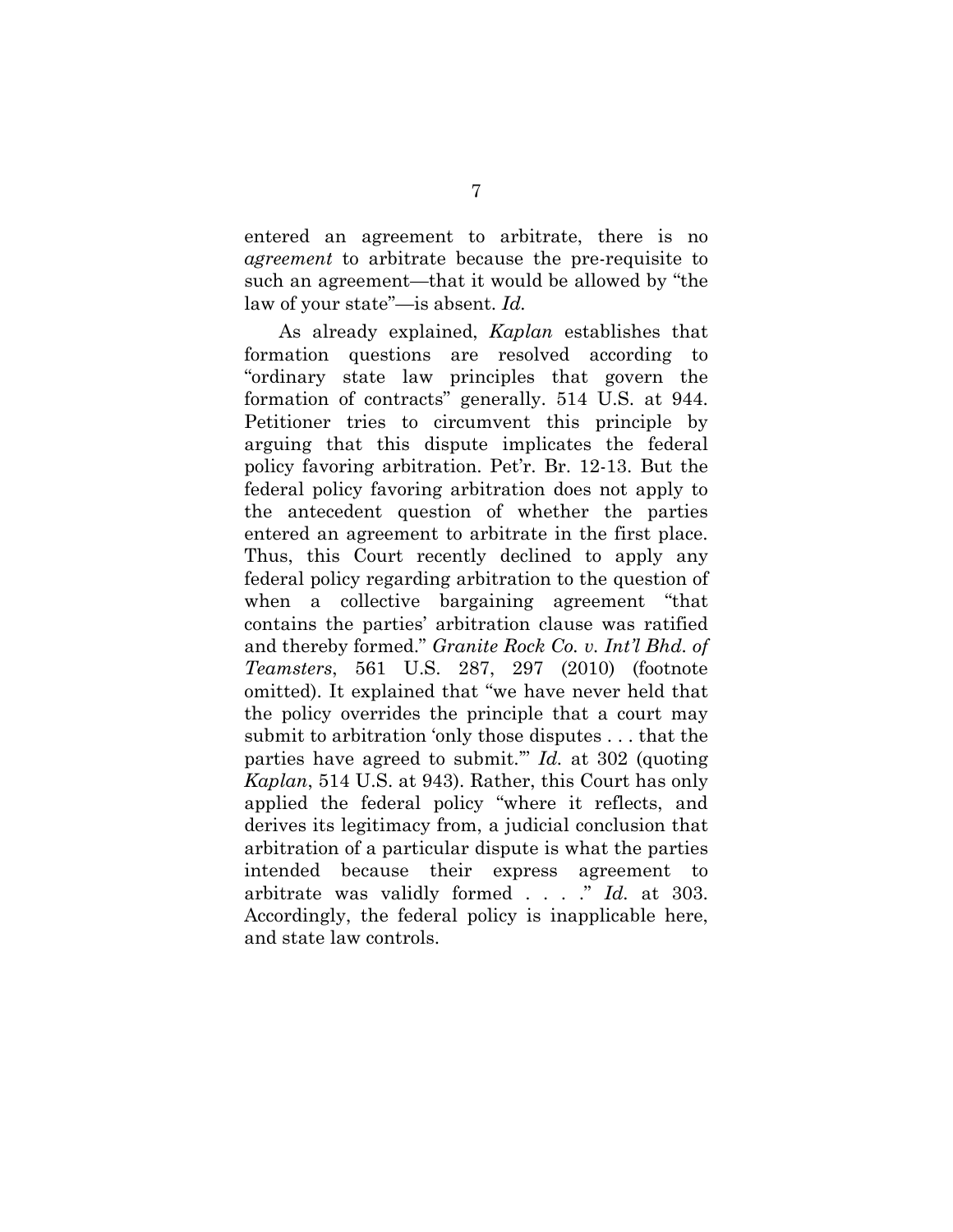### **II. This Court Has Previously Rejected Efforts to Replace State Contract Law With Federal Common Law Simply Because the Dispute Involves an Arbitration Clause.**

Petitioner misconstrues the FAA in trying to federalize what is a garden-variety question of state contract law. This is not the first time that parties or courts have improperly tried to read state contract law out of the FAA. This Court has previously put to rest other attempts to use the FAA to turn statecontract law questions into federal issues simply because the case involves an arbitration clause. Many arbitration-related disputes concern whether an arbitration provision can be enforced by, or against, a non-signatory to the contract containing the arbitration provision. *See, e.g.*, *Carlisle*, 556 U.S. at 632 (describing non-signatory's attempts to enforce arbitration clause under the doctrine of equitable estoppel). Just as contract formation questions are addressed by state contract law, states also have developed principles to determine when nonsignatories can fall within the reach of an arbitration clause, through such doctrines as estoppel, thirdparty beneficiary, agency, alter ego and others. *See, e.g.*, *Lawson v. Life of the South Ins. Co.* 648 F.3d 1166, 1171-75 (11th Cir. 2011) (applying Georgia law regarding third-party beneficiary and equitable estoppel in finding that a non-signatory could not enforce an arbitration provision).

Despite the fact that state law principles already in place address non-signatory rights, a number of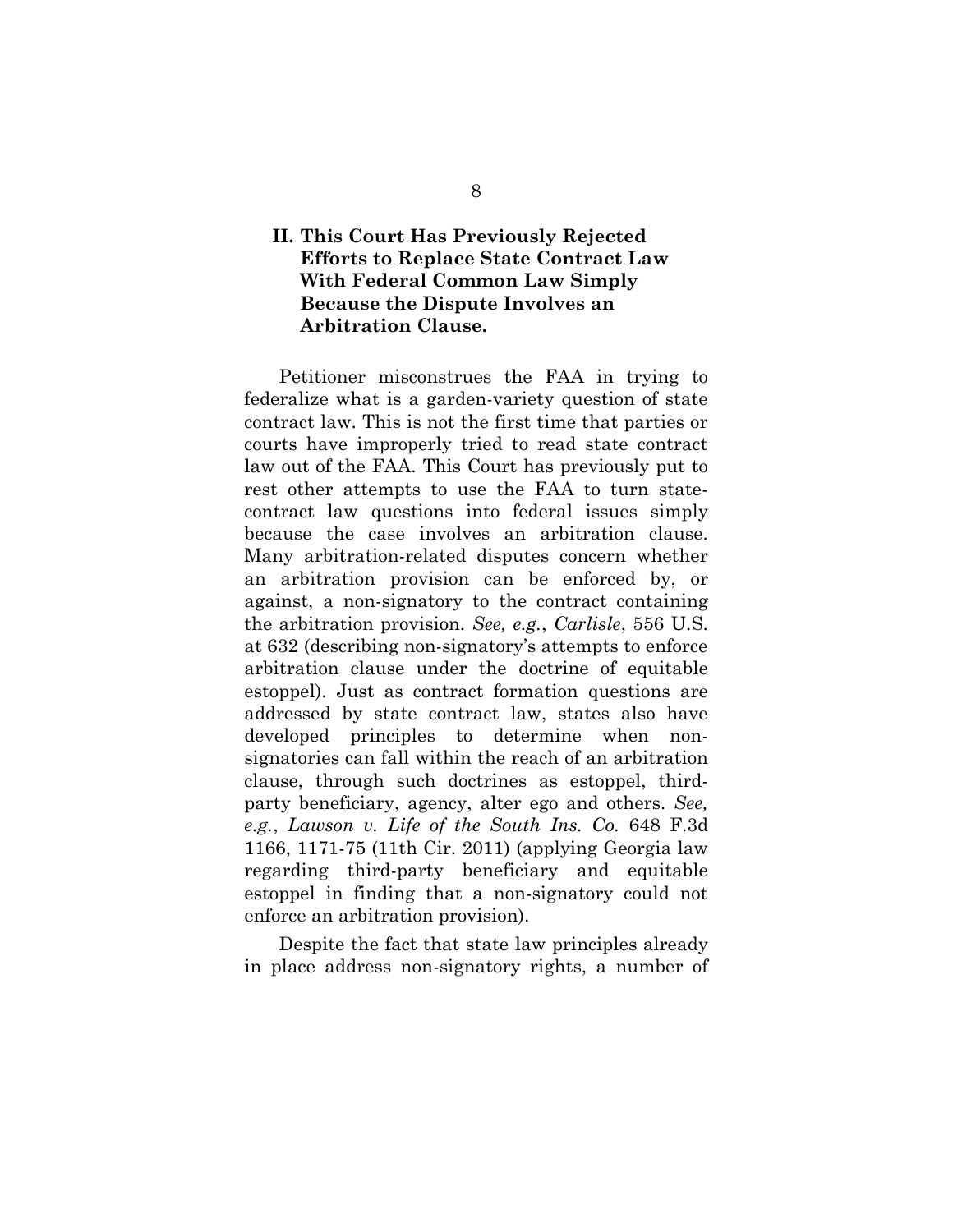<span id="page-12-3"></span>federal courts had decided that in the area of arbitration, federal law should determine whether a non-signatory can enforce, or can be bound by, the arbitration provision. *See, e.g., Wash. Mut. Fin. Group, L.L.C. v. Bailey*, 364 F.3d 260, 267 n.6 (5th Cir. 2004) (holding that "a court should look to the federal substantive law of arbitrability" to determine a non-signatory's rights and noting that nearly all other federal circuits to address the question have reached the same conclusion); *[Int'l Paper Co. v.](https://a.next.westlaw.com/Link/Document/FullText?findType=Y&serNum=2000073999&pubNum=506&originatingDoc=I799cacc38bb611d9af17b5c9441c4c47&refType=RP&fi=co_pp_sp_506_417&originationContext=document&transitionType=DocumentItem&contextData=%28sc.UserEnteredCitation%29%23co_pp_sp_506_417)  [Schwabedissen Maschinen & Anlagen GMBH](https://a.next.westlaw.com/Link/Document/FullText?findType=Y&serNum=2000073999&pubNum=506&originatingDoc=I799cacc38bb611d9af17b5c9441c4c47&refType=RP&fi=co_pp_sp_506_417&originationContext=document&transitionType=DocumentItem&contextData=%28sc.UserEnteredCitation%29%23co_pp_sp_506_417)*, 206 [F.3d 411, 417 n. 4 \(4th Cir.](https://a.next.westlaw.com/Link/Document/FullText?findType=Y&serNum=2000073999&pubNum=506&originatingDoc=I799cacc38bb611d9af17b5c9441c4c47&refType=RP&fi=co_pp_sp_506_417&originationContext=document&transitionType=DocumentItem&contextData=%28sc.UserEnteredCitation%29%23co_pp_sp_506_417) 2000) (same).

<span id="page-12-2"></span><span id="page-12-1"></span><span id="page-12-0"></span>Subsequently, this Court rejected that approach in *Arthur Andersen v. Carlisle*. 556 U.S. 624 (2009). There, this Court made clear that a non-party to an arbitration provision may enforce it "if the relevant state contract law allows him to enforce the agreement." *Id.* at 632. As a result, lower courts have now acknowledged that their previous attempts to craft a federal common law of contracts for the question of non-signatory rights was improper and that they instead must apply state contract law principles. *See, e.g.*, *Crawford Prof'l Drugs, Inc. v. CVS Caremark Corp.*, 748 F.3d 249, 255 (5th Cir. 2014) (noting that its prior decisions "applying federal common law, rather than state contract law" to non-signatory questions was incorrect and had been modified to conform with *Carlisle*); *Lawson*, 648 F.3d at 1171 (finding that *Carlisle* established that state law controls whether a non-signatory falls within an arbitration provision, and that any prior decisions applying federal law were abrogated); *see also Allianz Global Risk U.S. Ins. Co. v. Gen. Elec. Co.*, 470 F. App'x 652, 653 (9th Cir. 2012) (non